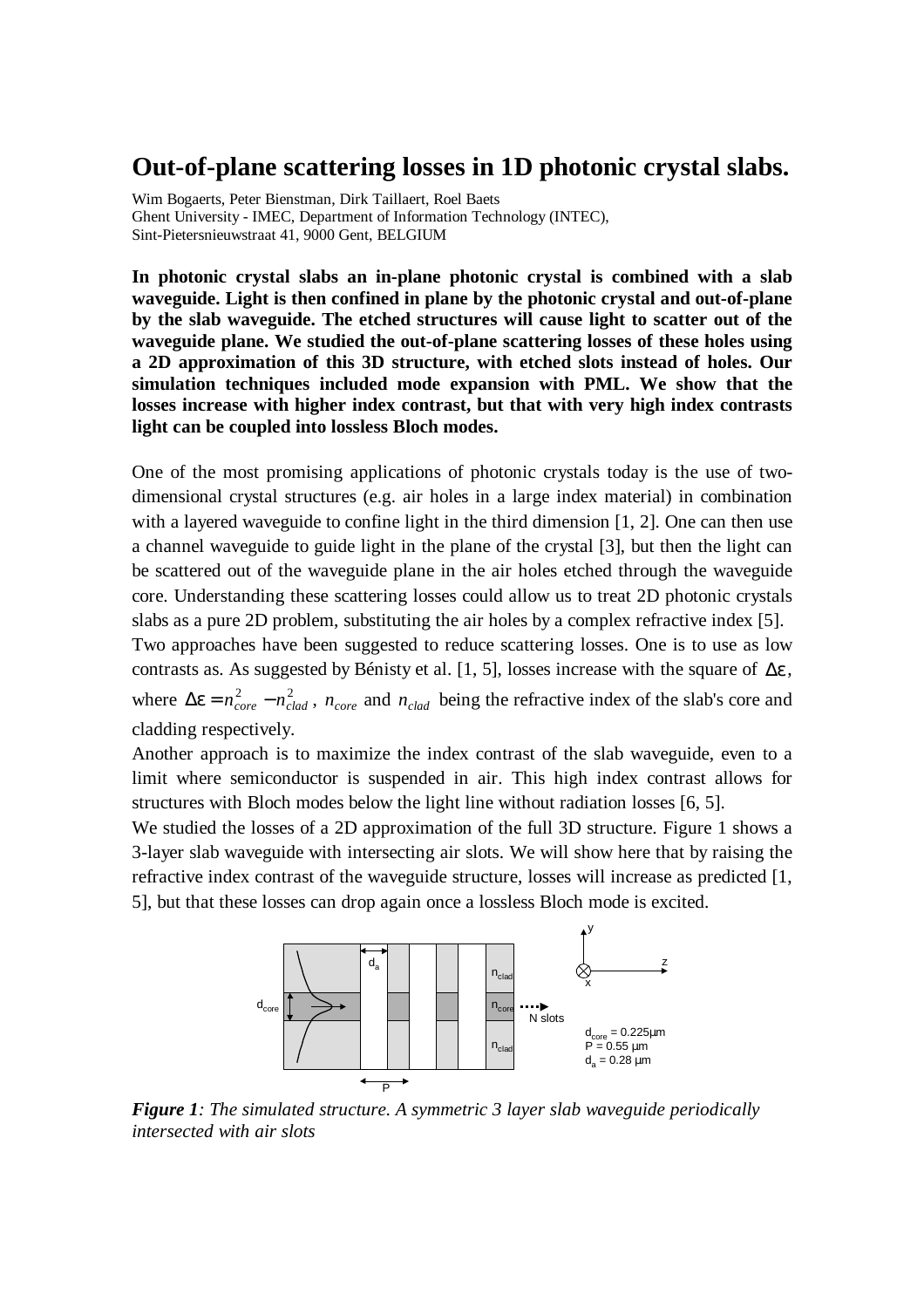## **Simulation tools and structures**

For this study we used our simulation tool CAMFR [8], a vectorial eigenmode expansion tool with perfectly matched layer (PML) boundary conditions. The structure is divided into sections with a constant refractive index profile along the propagation axis, where the field is expanded into the eigenmodes of that section. The continuum of radiation modes is approximated by placing the structure between two perfectly conducting metal walls coated with PML to eliminate the parasitic reflections. At the interfaces between different waveguide sections, mode matching is used to decompose the field into the eigenmodes of the new section, resulting in a scattering matrix describing the entire structure. We can calculate reflection and transmission of finite structures, but also band structures for infinite periodic structures using Bloch boundary conditions in the propagation direction. FDTD was used for verification.

We tried to approach common semiconductor heterostructures, today the most popular material for 2D photonic crystal slabs. We opted for a three-layer slab waveguide with a core thickness *dcore* of 0.225μm and a refractive index *ncore* of 3.5. The slab waveguide is single mode at a wavelength of 1.55 $\mu$ m for all values of  $n_{clad}$ . We then vary the waveguide cladding index  $n_{clad}$  to study its behavior for different values of  $\Delta \varepsilon$ . This change in index contrasts obviously alters the dispersion relation of this waveguide and also the band structure of a periodic structure etched into the waveguide.

## **Results**

First we studied the scattering of a single air slot. This can be looked upon as the incoherent limit where each slot radiates independently, and losses of individual slots are accumulated. This way we can verify our result with the model proposed by Bénisty et al [1]. Figure 2 shows the losses of a single slot with a width  $d_a$  of 0.28 $\mu$ m. We see that for low index contrasts the out-of-plane scattering increases quadratically with  $\Delta \varepsilon$ . For higher refractive index contrasts the losses level out. So when one operates in the region of low to medium index contrast it might be beneficial to keep the refractive index contrast as low as possible, for a small increase in  $n_{c|ad}$  might yield a considerable drop in losses. For high refractive index contrasts a change in refractive index of the cladding is far less important from the viewpoint of out-of-plane scattering losses.

Treating the losses of each air hole incoherently seems overly simplistic when working with photonic crystals. As shown in [4, 5], a 2D periodic structure can have lossless Bloch modes, when the scattering of all holes interfere destructively. Our simulations show that 1D periodic structure can support a similar guided lossless Bloch mode. For this study, we used a period *P* of 0.55 $\mu$ m and an air slot width  $d_a$  of 0.28 $\mu$ m. Figure 3 shows the band structure of this infinite 2D structure for different values of  $\Delta \varepsilon$ . The shaded region bounded by the light line indicates the continuum of the radiation modes. The out-of-plane scattering losses are plotted in figure 4 as a function of  $\Delta \epsilon$ . To eliminate the fluctuations caused by working with a finite periodic structure, we took the average of the losses of the periodic structures with 30 to 50 periods. For high contrasts the structure quickly changes between 4 distinct regimes.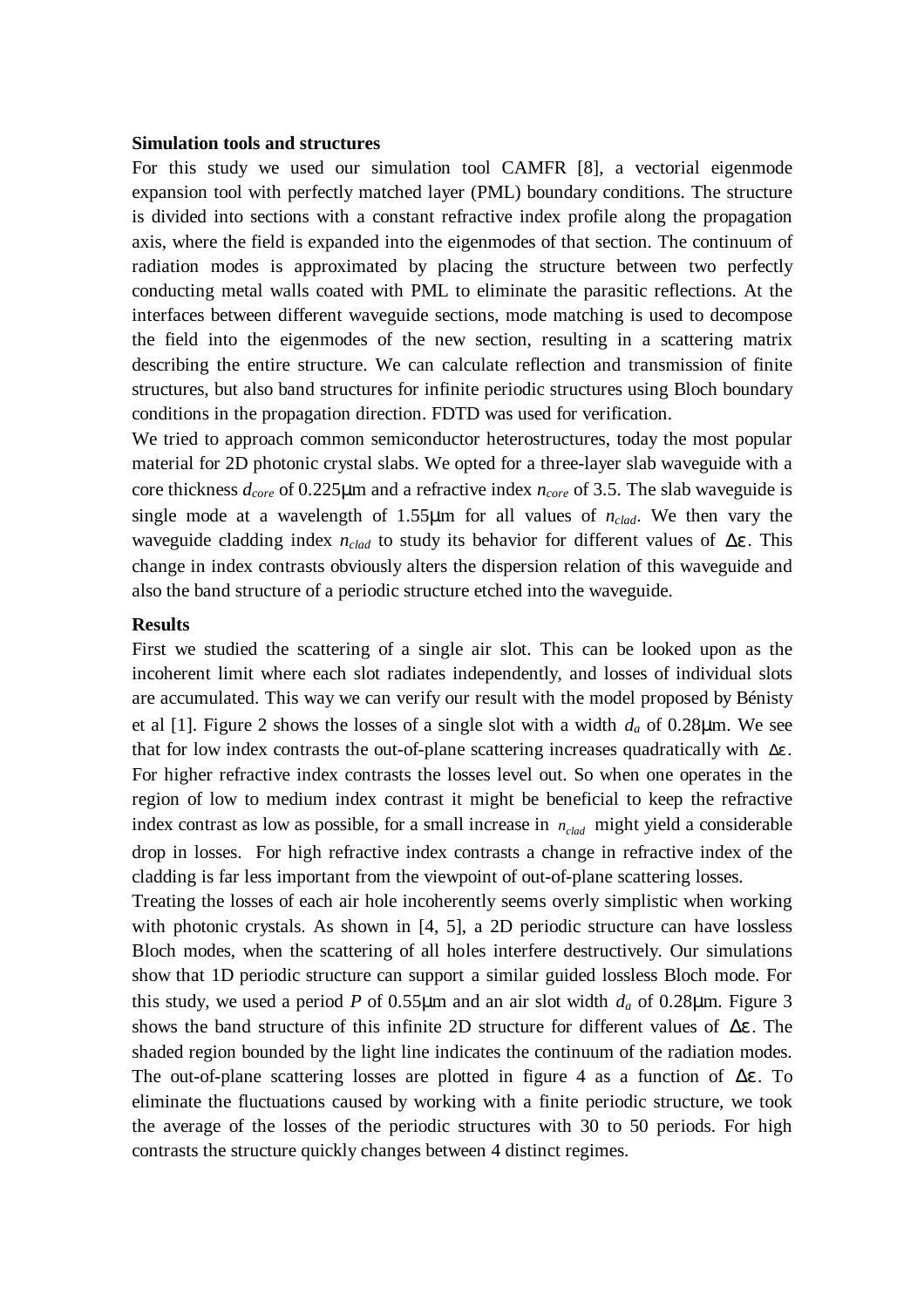

*Figure 2: Out-of-plane scattering losses for a single air slot.*



*Figure 3: Band structures of the structure in figure 1 for different* Δε*.*



*Figure 4: Reflection, Transmission and out-of-plane scattering loss averaged over a structure with 30 to 50 periods.*